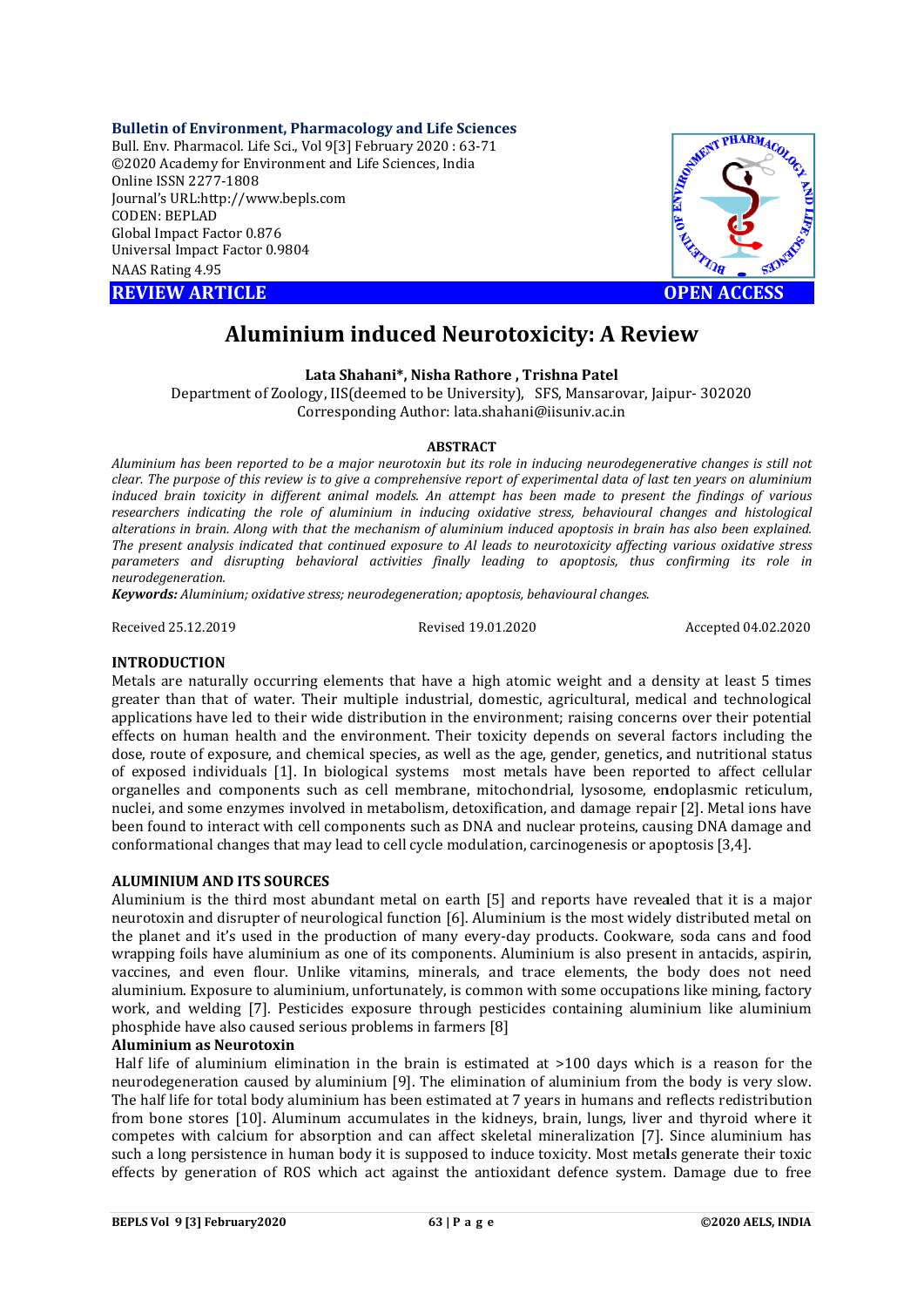radicals caused by ROS leads to several damaging effects as they can attack lipids, protein/ enzymes, carbohydrates, and DNA in cells and tissues. They induce undesirable oxidation, causing membrane damage, protein modification, DNA damage, and cell death induced by DNA fragmentation and lipid peroxidation [11]. The oxidative-stress state has an important role in the development of many degenerative diseases, such as autoimmune disease, cancer, cardiac disease, and diabetes, but it also has a crucial role in the neurodegenerative diseases, such as Alzheimer's [12] and Parkinson's [13]. Researchers have reported that aluminium also follow the oxidative stress pathway to induce its toxicity in brain.

### **Entry of aluminium in brain**

The barrier properties of Blood Brain Barrier (BBB) are due to the presence of tight junctions between opposing cell membranes of endothelial cells that surround microvessels that perfuse brain. These endothelial cells have total absence of fenestrations, fluid phase endocytosis (pinocytosis) and receptor mediated endocytosis. Inspite of having so many barrier properties, brain has been exposed to different metals whose toxic effects have been reported. Most of the metals are absorbed from G I tract , across lungs and through skin which then enter the systemic circulation and reach the central nervous system from blood crossing the blood brain barrier or from blood after crossing choroid plexus into cerebrospinal fluid from where it can diffuse into central nervous system [14].

Most metals enter brain after crossing cell membranes through diffusion or carrier mediated transport. Most of the studies suggest that aluminium enters brain through blood brain barrier rather than choroid plexus-cerebrospinal fluid system (CP-CSF)[15,16,17,18].

Two mechanism have been reported by [19] by which aluminium is transported across BBB:

1)Transferrin( TfR-ME) mediated : Transferrins are iron-binding blood plasma glycoproteins that control the level of free iron in biological fluids [20] . Transferrin has been postulated to play a significant role in transporting  $Ti(4+)$ ,  $VO(2+)$   $(V(4+))$ ,  $Cr(3+)$ ,  $Ru(3+)$ , and  $Bi(3+)$ , all metal ions of potential therapeutic significance. Transferrin may possess a physiological role in the transport of manganese, as the trivalent ion. However, the protein may also play a role in carrying potentially toxic Al(3+) and actinide ions, including Pu(4+), to the tissues. [21] and

2) By a Metal Transporter that transfer aluminium citrate. [22,23,24]. Aluminium is transported across cell membranes or cell epi-/endothelia through five major routes: (1) paracellular; (2) transcellular; (3) active transport; (4) channels; (5) adsorptive or receptor-mediated endocytosis [25].

# **Brain and oxidative stress**:

Oxygen is necessary for life but its metabolism produces ROS which induce oxidative stress in cells. Oxidative stress is a state where balance between antioxidants and ROS is lost generating free radicals. Free radicals are highly reactive molecules capable of independent existence and accepting electrons from reduced substrates. Out of the major organs of the human body, brain has been reported to be more prone to oxidative stress due to presence of high levels of polyunsaturated fatty acids, relatively low antioxidant capacity, presence of redox metal ions like iron and copper and high oxygen [26]. Neurons and astrocytes are the two major cells of brain are responsible for most of the consumptions of oxygen and glucose resulting in brain consuming more than 20% of total oxygen of body [27]. Brain cells are more prone to oxidative stress due to the following reasons: i) They consume more oxygen ii) Have non dividing cells like neurons and iii) Have nitric oxide which may result in production of reactive nitrogen species like peroxynitrite [28]. ROS producers in brain as reported by [28] include:

1) NADPH Oxidase : it forms a complex with cytochrome-b 558. This complex transfer proton across membrane and forms superoxide as a end product [29].

2) Xanthine Oxidase: hypoxia induces rise in levels of intracellular calcium which activates a protease that converts Xanthine dihydrogenase into Xanthine Oxidase.

3) Mitochondria: it has oxidative pathways that are packed with redox carriers and centres that can leak electrons to oxygen and convert into superoxide anion, a progenitor to ROS.

4) Monoamine Oxidase: it breaks monoamines using FAD and produce aldehydes. The FAD-FADH<sub>2</sub> cycle generates hydrogen peroxide.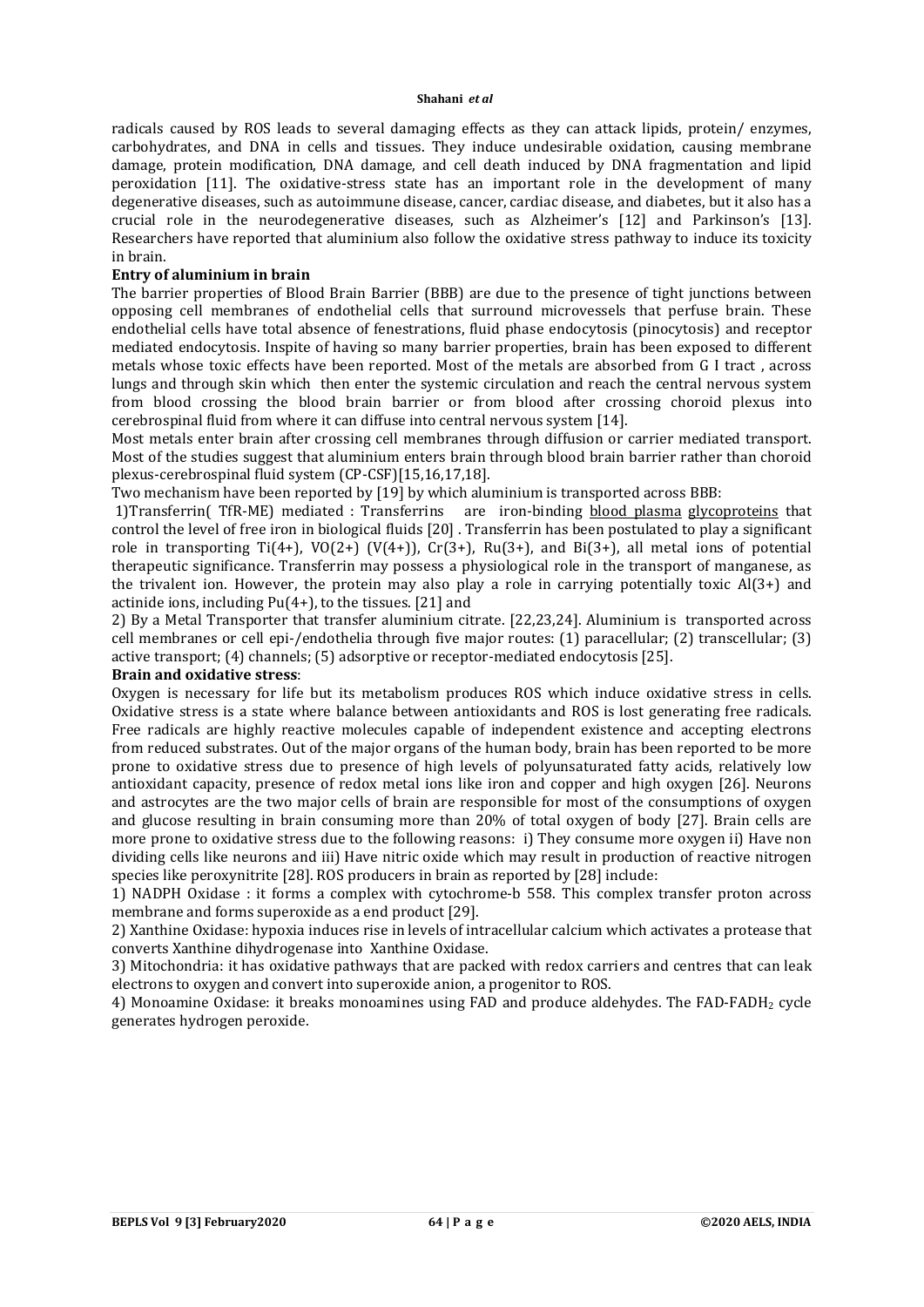|  |  |  | Toxicity induced by aluminium on various Oxidative stress parameters: |
|--|--|--|-----------------------------------------------------------------------|
|--|--|--|-----------------------------------------------------------------------|

| Author   | Animal model and dose                                                                                                                                                         | Area                                                                                                  | Observation                                                                                                                                                                                                                                                                                                    | Inference                                                                                                                                                                                                                                         |
|----------|-------------------------------------------------------------------------------------------------------------------------------------------------------------------------------|-------------------------------------------------------------------------------------------------------|----------------------------------------------------------------------------------------------------------------------------------------------------------------------------------------------------------------------------------------------------------------------------------------------------------------|---------------------------------------------------------------------------------------------------------------------------------------------------------------------------------------------------------------------------------------------------|
| $[30]$   | Rat (injected 5 mg aluminium /<br>kg bw/day, five times per week<br>for 3 weeks.)                                                                                             | <b>Brain</b>                                                                                          | MDA and SOD increased<br>non significantly and<br>GSH<br>decreased<br>non<br>significantly.                                                                                                                                                                                                                    | aluminium actsas an antioxidant<br>at low concentration and pro-<br>oxidant at high concentration<br>suggesting that aluminium might<br>facilitate membrane peroxidation<br>by increasing their susceptibility<br>to free radical induced damage. |
| $[31]$   | Rabbits(20 mg/l via drinking<br>water for 3 months)                                                                                                                           | <b>Brain</b>                                                                                          | Increase in MDA and 4-HAD<br>and decrease in SOD.                                                                                                                                                                                                                                                              | Aluminium<br>induces<br>oxidative<br>stress in brain.                                                                                                                                                                                             |
| $[32]$   | Mice(0.1mMol/kg/day 5 days<br>per week for 12 weeks)                                                                                                                          | Hypothalamus                                                                                          | decrease in AChE activity                                                                                                                                                                                                                                                                                      | Toxic effect of aluminium on AChE<br>activity may be due to a direct                                                                                                                                                                              |
|          |                                                                                                                                                                               | Striatum                                                                                              | Increase in AChE activity                                                                                                                                                                                                                                                                                      | neurotoxic effect of the metal or<br>perhaps a disarrangement of the                                                                                                                                                                              |
|          |                                                                                                                                                                               | Hippocampus                                                                                           | LPO levels were elevated                                                                                                                                                                                                                                                                                       | plasmatic membrane caused by                                                                                                                                                                                                                      |
|          |                                                                                                                                                                               | Cerebral<br>cortex                                                                                    | LPO levels were elevated                                                                                                                                                                                                                                                                                       | increased lipid peroxidation.                                                                                                                                                                                                                     |
| $[33]$   | Female rats<br>(40mg/kg)<br>b.w./day<br>for $8$<br>weeks)                                                                                                                     | Hypothalamus<br>Cerebrum<br>Cerebellum<br>Medulla<br>oblongata                                        | decrease in the activities of<br>SOD and catalase and an<br>increase in LPO in all 4<br>regions                                                                                                                                                                                                                | oxidative<br>Aluminium<br>induces<br>stress in different regions of brain.                                                                                                                                                                        |
| [34, 35] | female rats<br>aluminium<br>to<br>chloride at a dose of 345<br>$mg/(kg \text{ day})$ oral from days 0<br>to 16 of gestation and 0 to $16$<br>of post-partum (P.P.)            | brain<br>of<br>pregnant<br>mothers.<br>fetuses<br>and<br>sucklings                                    | decrease was recorded in<br>reduced<br>glutathione,<br>glutathione reductase (GR),<br>glutathione<br>peroxidase<br>$(GPx)$ ,<br>catalase<br>$(CAT)$ ,<br>superoxide<br>dismutase<br>(SOD), acetyl cholinesterase<br>(AChE) and increase was<br>observed in TBARS and<br>glutathione-S-transferase<br>$(GST)$ . | Aluminium<br>induces<br>maternal<br>toxicity leading to oxidative stress<br>in brain.                                                                                                                                                             |
| $[36]$   | Female rats(100 mg/kg b.w.<br>for 8 weeks)                                                                                                                                    | Neuronal and<br>glial<br>cell-<br>enriched<br>fractions<br>obtained from<br>cerebral<br>rat<br>cortex | Significant<br>Increase<br>in<br>TBARS levels in neurons as<br>compared to glial cells<br>which showed a significant<br>SOD<br>decrease<br>in<br>and<br>catalase activity. Increase in<br>Glutathione reducatase and<br>glutathione-s-transferase in<br>glia cells.                                            | glial and neurons show a varied<br>pattern of important antioxidant<br>enzymes and glial cells are more<br>capable of handling the oxidative<br>stress conditions.                                                                                |
| $[37]$   | wister<br>rats(10<br>Male<br>mg/kg/b.wt,<br>intragastrically<br>for 12 weeks)                                                                                                 | <b>Brain</b>                                                                                          | Decrease in MnSOD<br>and<br>aconitase                                                                                                                                                                                                                                                                          | decrease in MnSOD activity in<br>turn might be responsible for the<br>increased protein oxidation which<br>may<br>cause<br>increased oxidative damage<br>to<br>mitochondrial proteins                                                             |
| $[38]$   | Male albino mice (Aluminium<br>acetate at a dose of 3.5 mg/kg<br>bw for 6 weeks, 5 times a<br>week)                                                                           | <b>Brain</b>                                                                                          | decrease<br>in<br>SOD, catalase, glutathione<br>reductase, GSH, GPx and<br>GST and increase in MDA<br>formation.                                                                                                                                                                                               | Aluminium<br>induces<br>oxidative<br>stress in brain through generating<br>free radicals.                                                                                                                                                         |
| $[39]$   | Mice(aluminium lactate<br>ata<br>dose of 1 mg Al/g diet).                                                                                                                     | Hippocampus                                                                                           | Increase in the mRNA levels<br>of the antioxidant enzymes<br>SOD, CAT, and Glutathione<br>reductase.                                                                                                                                                                                                           | Al acts as a pro-oxidant agent.                                                                                                                                                                                                                   |
| $[40]$   | ICR mice(10, 50 or 300 mg/kg<br>b.wt/day through diet for 100<br>days)                                                                                                        | Hippocampus<br>and cerebral<br>cortex                                                                 | MDA<br>increased<br>levels<br>accompanied by decreased<br>activities of SOD                                                                                                                                                                                                                                    | Aluminium<br>induces<br>oxidative<br>stressmediated<br>neurodegeneration in brain cells.                                                                                                                                                          |
| $[41]$   | Postnatal<br>3<br>ratpups<br>day<br>received<br>intraperitoneal<br>aluminium<br>injection<br>of<br>chloride (AlCl <sub>3</sub> ), at dosages of 0,<br>7, and 35 mg/kg body wt | hippocampus,<br>diencephalon,<br>cerebellum,<br>and<br>brain<br>stem                                  | increase in LPO (TBARs),<br>catalase<br>activity<br>and<br>glutathione<br>peroxidase<br>and decrease in<br>activity<br>SOD                                                                                                                                                                                     | Aluminium overload increases<br>oxidative stress $(H_2O_2)$ in the<br>hippocampus,<br>diencephalon,<br>cerebellum, and brain stem in<br>neonatal rats.                                                                                            |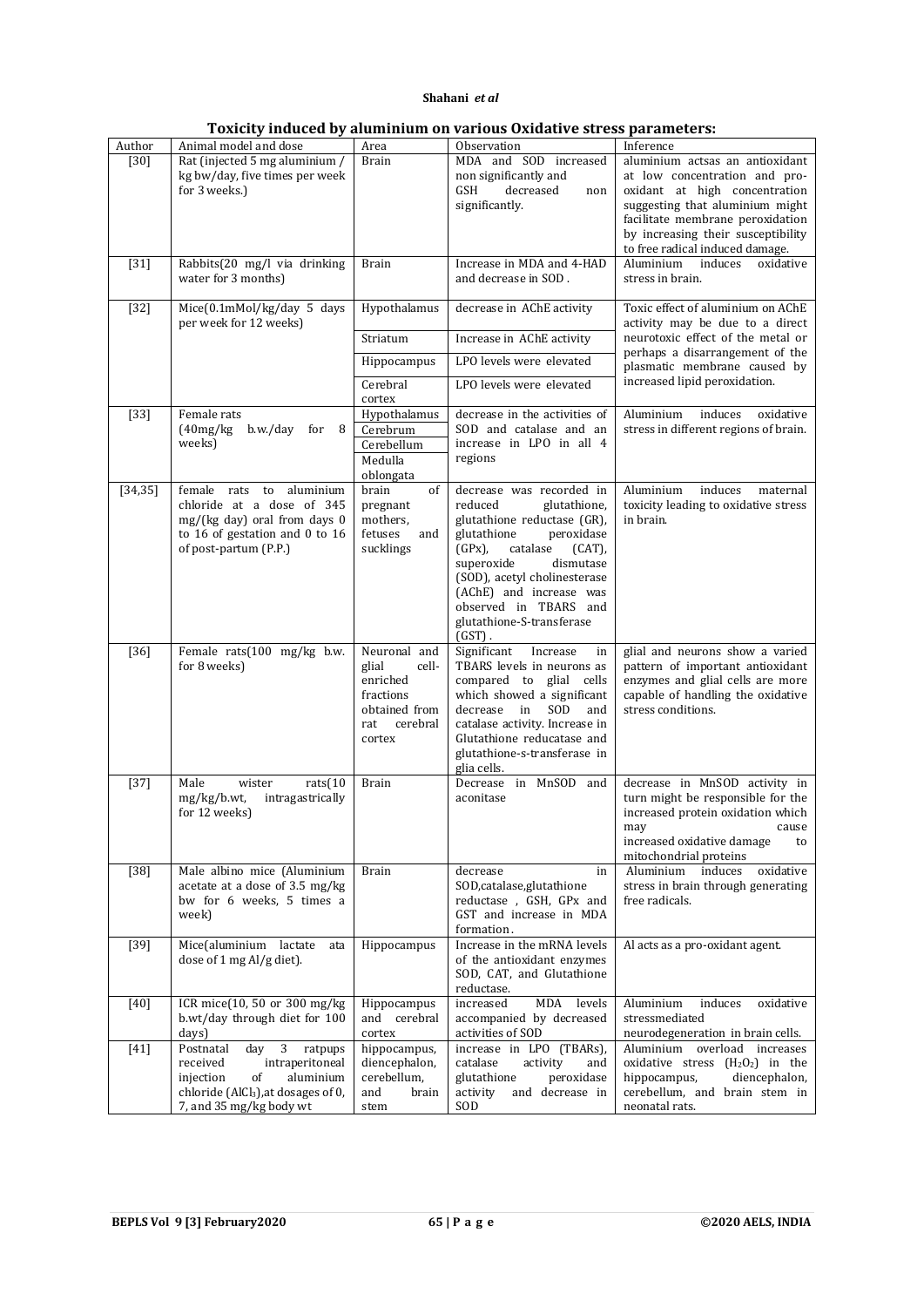| $[42]$ | Male rat (AlCl <sub>3</sub> at a dose of<br>4.2mg/kg/day for 4 weeks)                           | cerebral<br>cortex,<br>cerebellum<br>and<br>hippocampus | Significant decrease<br>the<br>level of GSH<br>and<br>the<br>activities of SOD, CAT, GPx,<br>$Na+ / K+$<br>ATPase,<br>$Ca2+$<br>ATPase and Mg2+ ATPase<br>and increased the level of<br>LPO and the activities of<br>ALP, ACP, ALT and AST and<br>increase<br>in<br>DNA<br>fragmentation in all the<br>brain regions.                     | Aluminium<br>induces<br>oxidative<br>stress in brain regions. decrease<br>in the activity of some antioxidant<br>involved<br>enzymes<br>in<br>the<br>detoxification of ROS confirms the<br>prooxidant effect of Al. |
|--------|-------------------------------------------------------------------------------------------------|---------------------------------------------------------|-------------------------------------------------------------------------------------------------------------------------------------------------------------------------------------------------------------------------------------------------------------------------------------------------------------------------------------------|---------------------------------------------------------------------------------------------------------------------------------------------------------------------------------------------------------------------|
| $[43]$ | Rat(AlCl <sub>3</sub> at a dose of 7mg/kg<br>body weight)                                       |                                                         | in<br><b>LPO</b><br>Increases<br>and<br>acetylcholinesterase activity<br>as well as decrease in GSH<br>and SOD.                                                                                                                                                                                                                           | Decreased<br>activity<br>antioxidant<br>enzymes might have resulted<br>from the oxidative modification of<br>genes that control these enzymes.                                                                      |
| $[44]$ | Male Rats $[100$ mg AlCl <sub>3</sub> (by<br>gavage) for 90 days]                               | Medulla<br>oblongata,<br>pons<br>and<br>brainstem       | Increased rate of LPO in<br>hindbrain, maximum LPO<br>was found in medulla<br>oblongata and least in pons.<br>Reduced activity of SOD<br>GSH in<br>Catalase.<br>and<br>brainstem                                                                                                                                                          | Lipid profiles may be the markers<br>of Al neurotoxicity and mid brain<br>and medulla is more affected area<br>of the brainstem.                                                                                    |
| $[45]$ | Mice (single oral dose of 500<br>$mg/kg$ of Al <sub>2</sub> O <sub>3</sub> for 21 days)         | Cerebral<br>cortex                                      | Enhanced levels of Reactive<br>Oxygen Species (ROS) and<br>altered antioxidant enzymes<br>activities.<br>A<br>significant<br>increase in dopamineand<br>norepinephrine levels                                                                                                                                                             | Exposure to these nano metallic<br>particles produced a significant<br>oxidative stress in brain                                                                                                                    |
| $[46]$ | Mice (100 mg/kg bw 6 weeks<br>daily)                                                            | Cerebral<br>tissue                                      | Rise in LPO and decrease in<br>SOD and GPx.                                                                                                                                                                                                                                                                                               | Al induced toxicity by reducing<br>MDA production in cerebral tissue                                                                                                                                                |
| $[47]$ | Male wistar rats (Alcl <sub>3</sub> at a<br>dose of 84 mg/ kg bw for four<br>consecutive weeks) | Cerebrum                                                | Reduced brain total<br>antioxidant status<br>(TAS)<br>with<br>significant<br>enhancement<br>of<br>lipid<br>$(MDA)$ .<br>peroxidation<br>Enhanced tumour necrosis<br>factor alpha (TNF- $\alpha$ ) and<br>levels,<br>caspase 3)<br>and<br>significantly<br>suppressed brain-derived<br>neurotrophic factor (BDNF)<br>(and serotonin (5-HT) | Al significantly reduces brain total<br>antioxidant status                                                                                                                                                          |

### **Behavioural Modifications**:

Most metals are reported to be toxic only at certain threshold doses beyond which body is not able to eliminate them leading to their accumulation in body. Similarly Aluminium is reported to be toxic only at higher doses as reported by [48] who treated 40-day old Sprague-Dawley (SD) rats with aluminium chloride by intraperitoneal injection at increasing doses of Aluminium i.e. 0 mg/kg, 2.5 mg/kg, 5 mg/kg, 10 mg/kg and observed that short time and low dose of Al might not change the ability of learning and memory in juvenile rats, however the permeability and ultrastructures of the Blood Brain Barrier might be significantly changed at higher doses and long duration of treatment. Continous exposure to aluminium at higher doses induces neurobehavioural problems leading to loss of memory. The potential toxicity of aluminium oxide (alumina) nanoparticles in ICR strained mice and found that nano-alumina impaired neurobehavioral functions, including lengthened escape latency, shorter time spent in the target quadrant and reductions in the number of platform crossing [49]. When rats were exposed to aluminium chloride (100 mg/kg/day i.p.) for 60 days caused significant reductions in spontaneous locomotor and exploratory activities in open field test and significant impairments in learning and memory in Morris water maze, radial arm maze and passive avoidance tests [50]. Similar results were also reported by [51, 52]. In addition to this [53] found that when rats were administered oral AlCl<sub>3</sub> (100mg/kg) daily for 15days showed degenerative changes characterised by significant weight loss, reduced exploratory/working memory, frontal-dependent motor deficits, cognitive decline, memory dysfunction and anxiety . The reasons behind aluminium causing memory loss were explained by many findings such as that intragastric treatment of mice with aluminium cause a decrease in brain acetylcholine (ACh) level and in activities of choline acetyltransferase (ChAT) and acetylcholinesterase (AChE) which are important neurotransmitters and play important roles in signal transmission between neurons [54]. The role of oxidative stress is highlighted by [53, 55] in inducing memory impairment. Their findings suggested that oxidative impairment-indicated by depleted superoxide dismutase and lipid peroxidation (related to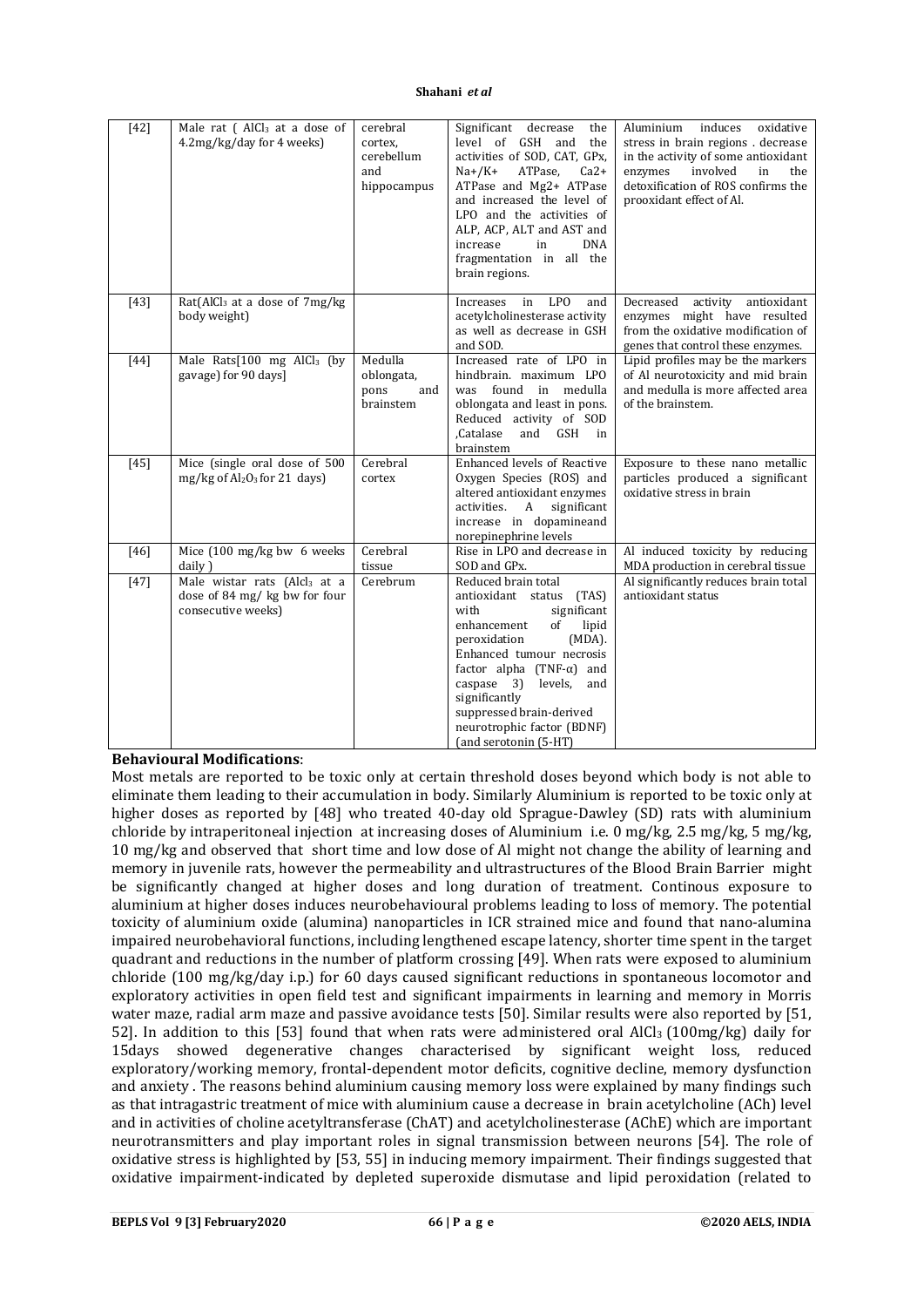glutathione-S-transferase activity) along with cholinergic deficits seen by increased neural acetylcholinesterase (AChE) expression and elevated lactate dehydrogenase was the reason behind behavioural alterations.

Chronic aluminium exposure (12.0 and 120.0 mg/kg) decreases expression of brain-derived nerve growth factor (BDNF) which may be one of the mechanisms of learning and memory deficits induced by aluminium [56]. Neurodegenration was also regarded a major reason of memory impairments by [49] who reported that cell necrosis and apoptosis, which were mediated by the reduction of matrix metalloproteins(MMP) and ROS, and the induction of the caspase-3 gene leads to neuronal degeneration . Aluminium chloride when administrated by water at the doses of 0.2%, 0.4% (m/v) for 12 weeks decreases the expression of Bcl-2 protein and increases expression of Fas protein in hippocampus which causes a decline in learning abilities of rats [57]. Aluminium causes neuroinflammation, alter density of dendritic spine, which, in turn, influence cognition function in Rats. Oral administration of rats with Alcl<sub>3</sub> at 50, 150 and 450 mg/kg for 90days resulted in increased mRNA levels of IL-1β, IL-6, TNF-α and MCH II, decreased mRNA levels of CX3CL1 and BDNF, decreased density of dendritic spine causing impaired learning and memory in developing rat [58].

## **Apoptosis**:

Apoptosis has been reported to be the final step in the pathway of toxicity induced by aluminium leading to neurodegenration. Various apoptotic markers have been reported to be expressed after aluminium exposure indicating programmed cell death. Intracisternal administration of aluminium into rabbit brain induces cytochrome c release, decreases levels of the anti-apoptotic proteins Bcl-2 and Bcl-X(L), increases levels of the pro-apoptotic Bax, activates caspase-3, and causes DNA fragmentation [59]. Similar findings were also reported by [60] in hippocampus cells. In animals treated intra cisternally with the neurotoxin aluminium-maltolate, that pro-caspase-3 was distributed mainly in the cytoplasm but active caspase 3 i.e. p17 levels were higher in the endoplasmic reticulum suggesting that this organelle is an important site in the caspase-3 mediated apoptosis cascade [61]. Adding to these findings [62] also confirmed that aluminium has the ability to enter into the brain and induce apoptosis in human neuroblastoma SH-SY5Y cells, along with down regulation of miR-19a/miR-19b, upregulation of miR-19-targeted PTEN, and alterations of its downstream apoptosis related proteins including AKT, p53, Bax, and Bcl-2. Increased caspase activation confirmed that Aluminium dose-dependently induces apoptosis in rat brain. Accumulation of active caspase3 due to aluminium toxicity in brain cell extracts [63]. Similarly [64] reported that chronic aluminium exposure (10 mg/kg/b.wt, intragastrically for 12 weeks) resulted in increased formation of 8-hydoxydeoxyguanosine in the mitochondrial DNA isolated from different regions of rat brain. Aluminium induces DNA fragmentation and increased expression of p53 and cyclin D1 indicating that aluminium induced oxidative damage to DNA may be involved in the neurodegeneration via increase in p53 expression and activation of cell cycle.

Like most other metals aluminium also follow oxidative stress mediated pathway of DNA damage and apoptosis. When AlCl(3) was administered through diet for 100 days result in increased MDA levels accompanied by decreased activities of SOD in the the cells from hippocampus or cortex .This oxidative stress induces DNA damage in a dose-dependent manner depicted by highly increased formation of 8 hydroxy 2-deoxyguanosine (8-OHdG) in the mtDNA [65].Similar findings that aluminium dose dependently induces apoptosis and increased malondialdehyde (MDA) and catalase activity in PC12 cells [66]. Intraperitoneal injections of AlCl<sub>3</sub> (100mg/kg., b.w.) for 60 days enhanced the learning and memory deficits, levels of TBARS and diminished the levels of reduced glutathione and activities of enzymatic antioxidants .Toxicity of AlCl<sub>3</sub> is also accompanied by the enhanced expressions of Bax, caspases-3,-9, cytosolic cytochrome c (cyto c), and pTau along with diminished expressions of Bcl-2, mitochondrial cyto c, pGSK-3β and pAkt [67].

# **Histological Changes**

Some authors regard Al as the root cause of Alzheimer's disease, while others believe that the cause lies elsewhere, and that Al is an opportunistic bystander .Histopathological lesions observed due to aluminium toxicity are similar to those observed during neurodegenerative disorders especially Alzheimer's disease. Aluminium in drinking water has been reported to cause amyloid plaque formation as observed in Alzheimer's disease [68, 69,70].

Intraperitoneally injected adult rats three times a week for 6 months with ecological doses of Al gluconate (0.85 mg/kg) and observed numerous ghost-like neurons with cytoplasmic and nuclear vacuolations in rat brain .The hippocampus contained extracellular accumulations of Al and amyloid surrounded by nuclei of degenerating cells, which were interpreted as neuritic plaques similar to as observed in AD [52]. A dose dependent increase in degeneration and cell distortion in cerebrum and hippocampus similar to AD. Acute aluminium exposure results in appearance of few neurofibrillary tangles in cerebrum and hippocampus, extensive neuronal vacuolation and necrosis of cerebral cortex indicating loss of nissl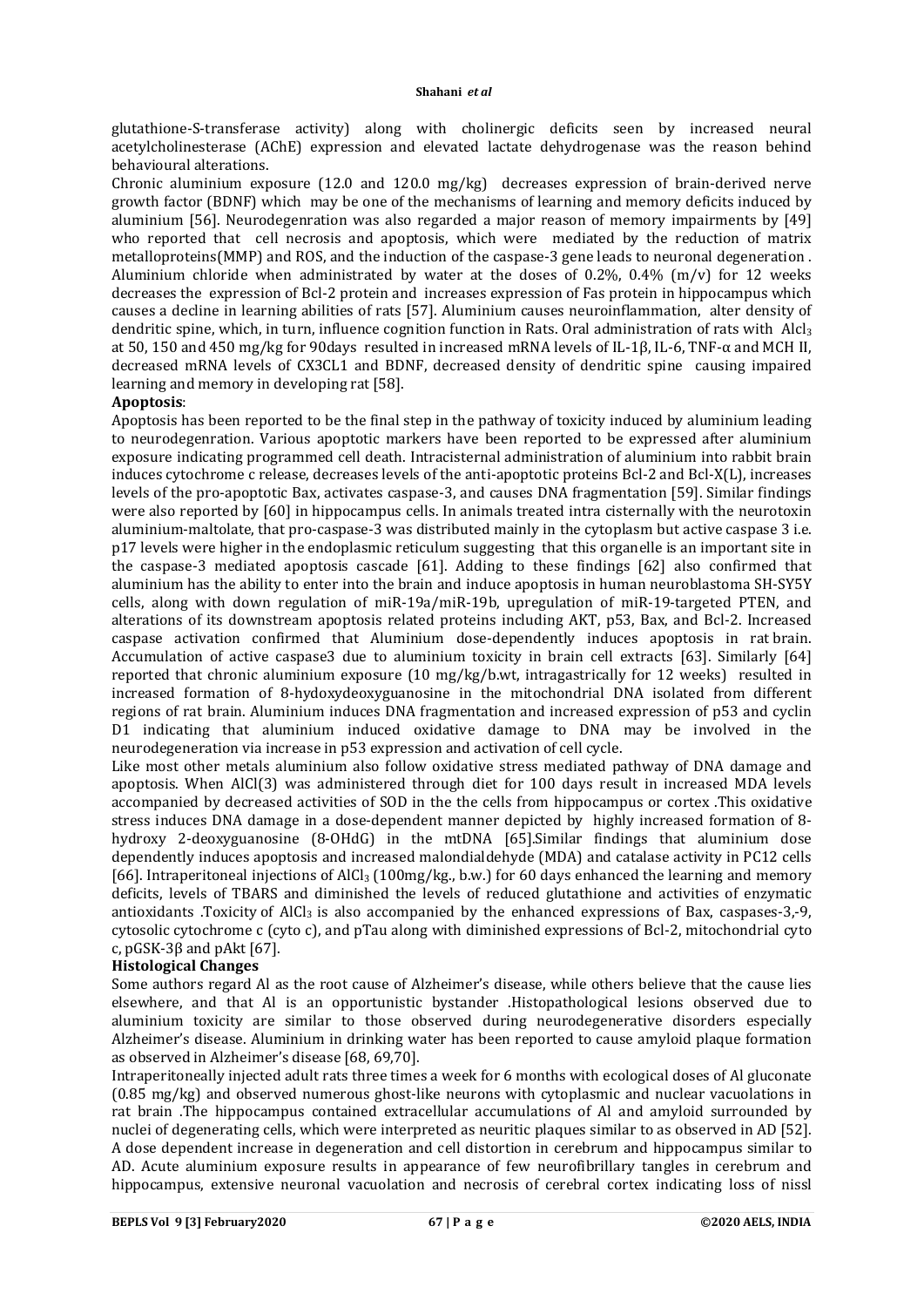substances [71]. In addition to this  $AICI_3$  histopathology also includes appearance of vacuolar spaces around cells as well as cellular degeneration ,appearance of cytoplasmic fragmentation, ghostly appearance of cells as well as absence of basement membrane was also reported by [72, 73]. Exposure to aluminium may cause marked histophathological alterations in the brain tissue which were represented by focal as well as diffuse gliosis on in cerebral cortex, odema and inflammatory cell infiltration and pericellular odema in cerebral cortex with neuronal degeneration. Aluminium induction caused an increased DNA damage and fragmentation. These histopathological observations indicate cellular apoptosis [42]. Aluminium induces atrophy and apoptosis of the neurons in cerebral cortex and hippocampus which was associated with neurofibrillary degeneration, argyrophilic inclusion, Schwan cell degeneration and nerve fiber demylination [31]. Al also causes the accumulation of tau protein and amyloid-beta protein and induces neuronal apoptosis *invivo* as well as in vitro [74]. Accumulation of ßamyloid was time-dependent as Aß deposition were present even after 2 months of treatment, but that the highest level of accumulation was detected after exposure over 12 months [42]. The formation of senile plaque (SP)-like and neurofibrillary tangle (NFT)-like structures was also observed in brain after aluminium exposure [75].

### **ALUMINIUM TOXICITY ON DIFFERENT CELL LINES**

Aluminium toxicity has also been evaluated on different neural cell lines. Exposure to aluminium (1 mM) for longer period of time leads to its accumulation and finally apoptosis in cultured astrocytes and neurons. After 8-12 days exposure, aluminium caused strong changes in the morphology of astrocytes including shrinkage of cell bodies and retraction of processes. Exposures over 15-18 days reduced astrocytes viability by 50%. Aluminium-induced degeneration of astrocytes involved the DNA fragmentation characteristic of apoptosis. Aluminium was also found to be neurotoxic, causing first (4-6 days) abnormal clustering and aggregation, and later (8-12 days) neuronal death [76]. Similar results were also reported by [77] who found that aluminium induce and block selectively the apoptosis of astrocytes, which depend upon the concentrations of aluminium .Exposure to aluminium at low levels (100 and 200 microM) for up to 6 days did not result in the apoptosis of astrocytes but blockage of apoptotic cells was found at 200 mM aluminium. However, at 400 microM, aluminium induced apoptosis of astrocytes, which was associated with a significant change in cell cycle distribution characterized by increase of G2/M phase cells (128%). In primary cultured rat hippocampal neurons [78] and in 0-3 day rats neurons, neuroglia cells and co-cultured neurocytes [79] reported similar results that aluminium induces apoptosis of different brain cells in a time- and dose-dependent manner. In addition to this [80] also concluded that both apoptosis and necrosis are the prominent cause of cell death in primary cultured neurons, even at a concentration lower than 2 mM. While working on human embryonic cerebral neurocytes explained the reason behind neurotoxicity of Al and concluded that it may be caused by lipid peroxidation and the damage of cell membrane [81]. Primary cultured neurons obtained from newborn SD rats that were exposed to various concentrations of  $AICI_3$  and found that when the concentration of AlCl3 increased, the death rate increased, mitochondria enzyme activity decreased, ROS increased indicating that Al exposure could cause mitochondria oxidative function injury in the primarily cultured rats, which may be the one of the possible mechanism of Al toxicity [82].

### **CONCLUSION**

The present review analysis provides evidence for the neurotoxic action of Al in different experimental animal models brain. Various chemical forms of aluminium at different doses induce oxidative stress and histological changes in different regions of brain. Aluminium toxicity also leads to neurobehavioural impairments and memory dysfunction thus indicating the role of aluminium in causing neurodegenration. This review also provides a insight into the pathway of neurodegenration followed by aluminium which finally leads to apoptosis. Both *in vitro* and *in vivo* studies confirm the ability of aluminium to cause apoptosis.

#### **REFERENCES**

- 1. Tchounwou P. B ., Yedjou C. G., Patlolla A. K., Sutton D. J.(2012).Heavy Metals Toxicity and the Environment. *Exp Suppl*. 101: 133–164.
- 2. Wang S., Shi X. (2001).Molecular mechanisms of metal toxicity and carcinogenesis.*Mol Cell Biochem*. 222:3–9.
- 3. Chang L.W., Magos L., Suzuki T.(1996) . Toxicology of Metals. Boca Raton. FL, USA: CRC Press.
- 4. Beyersmann D., Hartwig A. . (2008). Carcinogenic metal compounds: recent insight into molecular and cellular mechanisms. *Arch Toxicol*. 82(8):493–512.
- 5. Gupta N., Gaurav S.S., Kumar A. (2013). Molecular Basis of Aluminium Toxicity in Plants: A Review.*Am J of Plant Sci*. 4:21–37.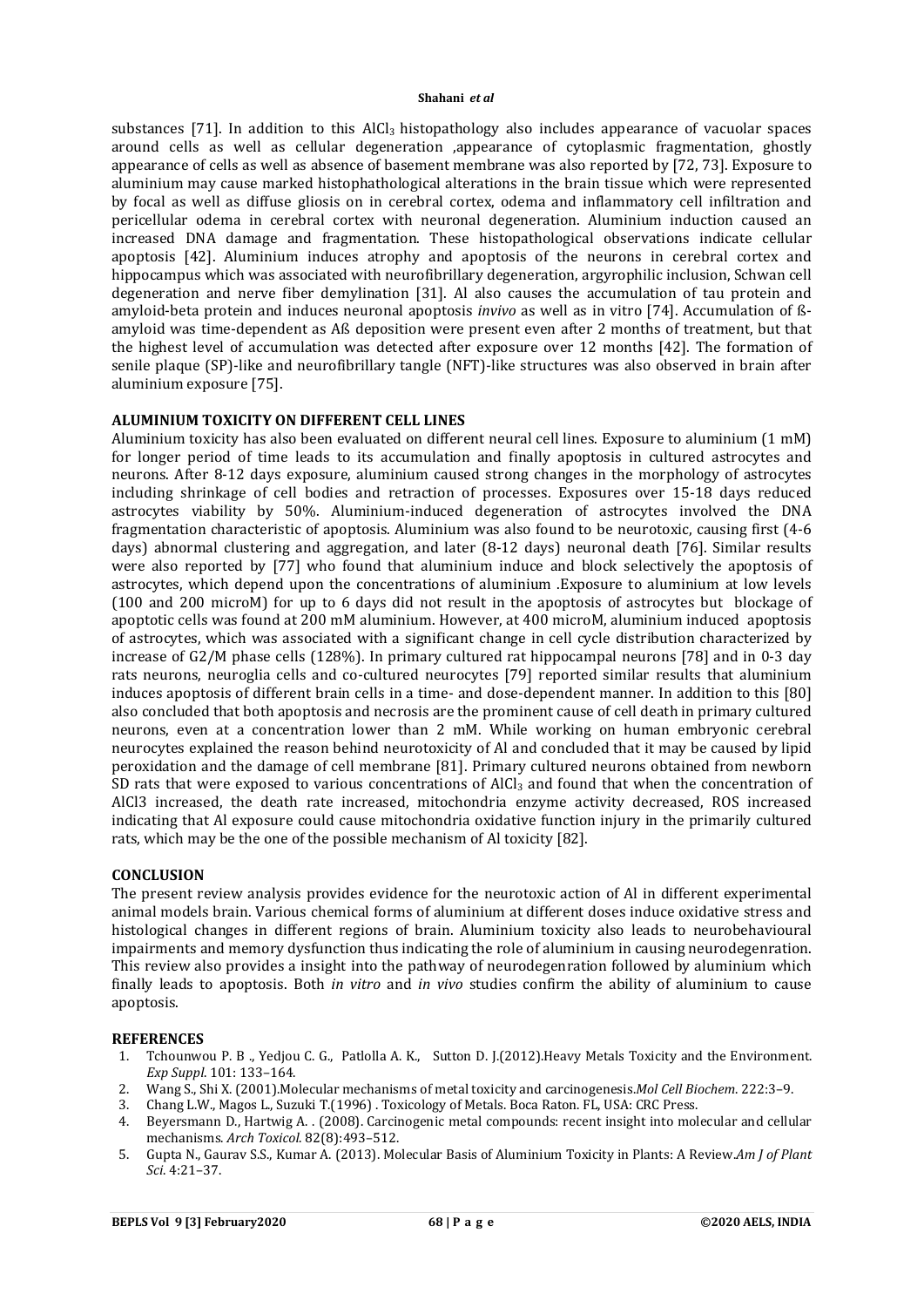- 6. Blaylock,R.L. (2012). Aluminum induced Immunoexcitotoxicity in Neuro-developmental and Neurodegenerative Disorders. *Current Inorganic Chemistry*.2(1):1877-9441
- 7. Edward Group DC, NP, DACBN, DCBCN, DABFM. (2012). Why I'm Concerned About the Dangers of Aluminum
- 8. Gurjar M., Baronia A. K., Azim A ., Sharma K. (2011). Managing aluminum phosphide poisonings. *J Emerg Trauma Shock*. 4(3): 378–384.
- 9. Greger J.L., Sutherland J.E. (1997).Aluminum exposure and metabolism.*Crit. Rev.Clin.Lab.Sci*.34:439–474.
- 10. Yokel R.A., McNamara P.J. (2001). Aluminum toxicokinetics :An updated mini-review. *Pharmacol. Toxicol*. 88:159–167.
- 11. Singh.R.P., Sharad,S., Kapur,S. (2004). Free radicals and oxidative stress in neurodegenerative diseases:relevance of dietary antioxidants. *Jiacm.*5(3):218-25.
- 12. Pan, X.D.,Zhu,Y.G.,Lin,N.,Zhang,J.,Ye,Q.Y.,Huang, H.P.,Chen, X.C. (2011). Microglial phagocytosis induced by fibrillar -amyloid is attenuated by oligomeric -amyloid: implications for Alzheimer's disease. *Mol Neurodegener*.30(6):45.
- 13. Sevcsik,E.,Trexler, A.J., Dunn, J.M.,Rhoades,E. (2011).Allostery in a disordered protein: oxidative modifications to α-synuclein act distally to regulate membrane binding.*J Am Chem Soc.*133(18):7152-8.
- 14. Yokel R.A(2006): Blood-brain barrier flux of aluminum, manganese, iron and other metals suspected to contribute to metal-induced neurodegeneration. *J Alzheimers Dis.* 10(2-3):223-53.
- 15. Allen D.D., Yokel R.A. (1992). Dissimilar aluminum and gallium permeation of the blood-brain barrier demonstrated by in vivo microdialysis, *J. Neurochem*. 58 :903–908.
- 16. Davson H.,Welch K .,Segal M.B. (1987). The Secretion of the Cerebrospinal Fluid in The physiology and pathophysiology of the cerebrospinal fluid. *Churchill Livingstone*.218–221.
- 17. Peng J.H., Xu Z.C., Xu Z.X., Parker J.C Jr., Friedlander E.R., Tang J.P., Melethil .S. (1992). Aluminum-induced acute cholinergic neurotoxicity in rat. *Mol Chem Neuropathol*.17(1):79-89.
- 18. Xu,Z .C., Tang, J.P. , Xu, Z.X., Melethil, S. 1992. Kinetics of aluminum in rats. IV: Blood and cerebrospinal fluid kinetics. *Toxicol. Lett*. 63:7–12.
- 19. Nagasawa K., Ito S., Kakuda T., Nagai K., Tamai I., Tsujiand A., Fujimoto S.2005. Transport mechanism for aluminum citrate at the blood-brain barrier: kinetic evidence implies involvement of system Xc− in immortalized rat brain endothelial cells.*Toxicol. Lett*. 155 :289–296.
- 20. Crichton R.R., Charloteaux-Wauters M.(1987).Iron transport and storage. *European Journal of Biochemistry / FEBS.* 164 (3): 485–506.
- 21. Vincent J.B., Love S.(2012). The binding and transport of alternative metals by transferrin. *Biochim Biophys Acta*. 1820(3):362-78.
- 22. Harris, W.R. , Wang, Z. ,Hamada, Y.Z. (2003).Competition between transferrin and the serum ligands citrate and phosphate for the binding of aluminum, *Inorg. Chem*. 42 :3262–3273.
- 23. Martin R.B (1992): Aluminium speciation in biology. *Ciba Found Symp*.169:5-18.
- 24. Deloncle R., Fauconneau B., Piriou A., Huguet F., Guillard O.2002. Aluminum L-glutamate complex in rat brain cortex: in vivo prevention of aluminum deposit by magnesium D-aspartate. rain Res.946(2):247-52.
- 25. Exley, C. (2013). Human exposure to aluminium. Environmental Science: Processes & Impacts. 15 (10): 1807.
- 26. Madhusudhan,N.,Basha,P.M.,Rai,P.,Ahmed,F.,Prasad,G.R.(2010). Effect of maternal fluoride exposure on developing CNS of rats: protective role of Aloe vera, *Curcuma longa* and *Ocimum sanctum*. Indian J Exp Biol. 48(8):830-6.
- 27. Halliwell B. (2006).Oxidative stress and neurodegeneration: Where are we now? *J Neurochem*.97(6):1634-58.
- 28. Gandhi S., AbramovA.Y. (2012). Mechanism of Oxidative Stress in Neurodegeneration. *Oxidative Medicine and Cellular Longevity* Volume Article ID 428010, 11 pages.
- 29. Babior BM(2004): NADPH oxidase. Curr Opin Immunol.16(1):42-7.
- 30. Abubakar M.G.,Taylor A., FernsG.A. (2004). The effects of aluminium and selenium supplementation on brain and liver antioxidant status in rats. *African Journal of Biotechnology*.3 (1):88-93.
- 31. Abd-Elghaffar SKh, El-Sokkary G.H., Sharkawy A A .(2005). Aluminum-induced neurotoxicity and oxidative damage in rabbits: protective effect of melatonin. *Neuro Endocrinol Lett*. 26(5):609-16.
- 32. Kaizer R.R., Corrêa M.C., Spanevello R.M., Morsch V.M., Mazzanti C.M., Gonçalves J.F., Schetinger M.R. (2005). .Acetylcholinesterase activation and enhanced lipid peroxidation after long-term exposure to low levels of aluminum on different mouse brain regions. *J Inorg Biochem*.99(9):1865-70.
- 33. Nehru B., Bhalla P.(2006). Aluminium-induced imbalance in oxidant and antioxidant determinants in brain regions of female rats: protection by centrophenoxine. *Toxicol Mech Methods*.16(1):21-5.
- 34. Sharma P., Mishra K.P.(2006). Aluminum-induced maternal and developmental toxicity and oxidative stress in rat brain: response to combined administration of Tiron and glutathione. *Reprod Toxicol.* 21(3):313-21.
- 35. Nehru B., Anand P. (2005).Oxidative damage following chronic aluminium exposure in adult and pup rat brains. *J Trace Elem Med Biol*.19(2-3):203-8.
- 36. Khanna P., Nehru B.(2007).Antioxidant enzymatic system in neuronal and glial cells enriched fractions of rat brain after aluminum exposure. *Cell Mol Neurobiol*. 27(7):959-69.
- 37. Kumar V., Bal A., Gill K.D.(2009b). Susceptibility of mitochondrial superoxide dismutase to aluminium induced oxidative damage. *Toxicology.* 255(3):117-23.
- 38. Sushma N.J., Sivaiah U., Suraj N.J., Kishore S., Rao K.J. (2009).Lipid peroxidation and some oxidative stress enzymes in aluminium acetate intoxicated albino mice.*Toxicol Int.* 16:1-4.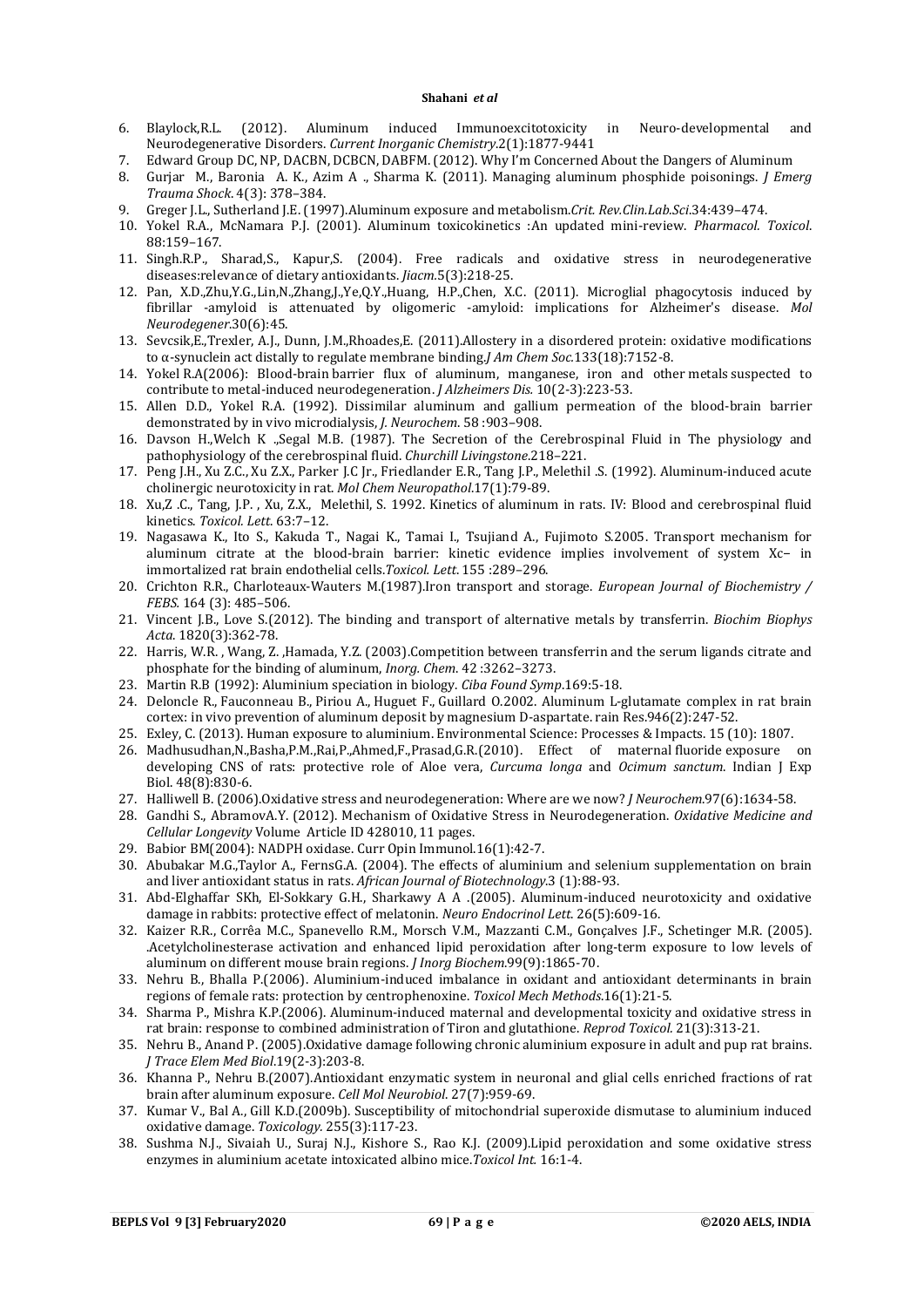- 39. Garcia T., Esparza J.L., Nogués M.R., Romeu M., Domingo J.L., Gómez M. (2010).Oxidative stress status and RNA expression in hippocampus of an animal model of Alzheimer's disease after chronic exposure to aluminum. *Hippocampus*. 20(1):218-25.
- 40. Rui D., Yongjian Y.(2010). Aluminum chloride induced oxidative damage on cells derived from hippocampus and cortex of ICR mice. *Brain Res*.1324:96-102.
- 41. Yuan CY, Lee YJ, Hsu GS(2012): Aluminum overload increases oxidative stress in four functional brain areas of neonatal rats. *J Biomed Sci*.19-51.
- 42. ThangarajanS.,ChandrasekarS.,VaradharajanM.,RamachandranS.,ManogaraN.,Arunachalam,V.,Krishnamoorthi., R. (2013).Oxidative stress in brains of male rats intoxicated with aluminium and neuromodulating effect of celastrus paniculatus alcoholic seed extract. *Asian journal of pharmaceutical and clinical research.* 3(6):80-90.
- 43. Naidu,N.R.,Bhat,S.,Dsouza,U. 2013. Effect of long term administration of aluminium chloride on oxidative stress and acetylcholinesterase activity in rat brains. *International Journal of Pharmacy and Biological Sciences* .3(1):|616-622.
- 44. Choudhary M., Joshi D. K., Tripathi S., Mahdi A. A.(2013). Age dependent relative risk of aluminum toxicity: levels of metals and enzymic and non enzymic antioxidants status in liver, kidney and brain of aluminum treated young and old rats.*Int. J. Biol. Pharm. Res* 4 (3), 176.
- 45. Shrivastava R*.*, Raza S., Yadav A., Kushwaha P., Flora S.J.(2014). Effects of sub-acute exposure to TiO2, ZnO and Al2O3 nanoparticles on oxidative stress and histological changes in mouse liver and brain. *Drug Chem Toxicol.*37(3):336-47.
- 46. Zakaria M. H, Hajipour B, Estakhri R, Saleh B.M.(2017). Anti-oxidative effect of resveratrol on aluminum induced toxicity in rat cerebral tissue. *Bratisl Lek Listy*. 18(5):269-272.
- 47. Said M.M., Rabo M.M.(2017).Neuroprotective effects of eugenol against aluminiuminduced toxicity in the rat brain. *Arh Hig Rada Toksikol*. 68(1):27-37.
- 48. Liu X., Liu L.B., Liu Y.H, Xue Y.X.(2008). Effects of aluminum on the integrity of blood brain barrier in juvenile rats. *Zhonghua Yu Fang Yi Xue Za Zhi*.42(1):12-5.
- 49. Zhang QL, Li MQ, Ji JW, Gao FP, Bai R, Chen CY, Wang ZW, Zhang C, Niu Q.(2011).In vivo toxicity of nano-alumina on mice neurobehavioral profiles and the potential mechanisms. *Int J Immunopathol Pharmacol.* 24(1):23S-29S.
- 50. Abdel-Aal R.A., Assi A.A., Kostandy B.B. (2011). Rivastigmine reverses aluminum-induced behavioral changes in rats. *Eur J Pharmacol*.659(2-3):169-76.
- 51. Kumar A., Dogra S., Prakash A.(2009a). Protective effect of curcumin (Curcuma longa), against aluminium toxicity: Possible behavioral and biochemical alterations in rats. *Behav Brain Res*.205(2):384-90.
- 52. Miu A.C, Andreescu C.E, Vasiu R, Olteanu A.I.(2003). A behavioral and histological study of the effects of longterm exposure of adult rats to aluminum. *J Neurosci*. 113(9):1197-211.
- 53. Olajide O.J., Yawson E.O., Gbadamosi I.T, Arogundade T.T., Lambe E., Obasi K., Lawal I.T., Ibrahim A., Ogunrinola K.Y.(2017): Ascorbic acid ameliorates behavioural deficits and neuropathological alterations in rat model of Alzheimer's disease. *Environ Toxicol Pharmacol.* 50:200-211.
- 54. Xiao, F., Li, X. G., Zhang, X. Y., Hou, J. D., Lin, L. F., Gao, Q., & Luo, H. M. (2011). Combined administration of Dgalactose and aluminium induces Alzheimerlike lesions in brain. *Neuroscience bulletin*, *27*(3), 143-155.
- 55. Martinez C.S., Alterman C.D., Peçanha F.M., Vassallo D.V., Mello-Carpes P.B., Miguel M., Wiggers G.A.2017. Aluminum Exposure at Human Dietary Levels for 60 Days Reaches a Threshold Sufficient to Promote Memory Impairment in Rats. *Neurotox Res*. 31(1):20-30.
- 56. Pan B.L., Niu Q., Zhang L.2013.Effects of chronic aluminum exposure on learning and memory and brain-derived nerve growth factor in rats. *Zhonghua Lao Dong Wei Sheng Zhi Ye Bing Za Zhi*.31(10):740-3.
- 57. Jin C., Liu Q., Wang J., Cai Y.2009. Effect of aluminium on neural behavior and the expression of Bcl-2 and Fas in hippocampus of weaning rats. *Wei Sheng Yan Jiu.* 38(1):1-3.
- 58. Cao Z., Yang X. \, Zhang H., Wang H., Huang W., Xu F., Zhuang C., Wang X., Li Y .2016. Aluminum chloride induces neuroinflammation, loss of neuronal dendritic spine and cognition impairment in developing rat.*Chemosphere*. 151:289-95
- 59. Ghribi O., Herman M.M., Spaulding N.K., Savory J(2002b): Lithium inhibits aluminum-induced apoptosis in rabbit hippocampus, by preventing cytochrome c translocation, Bcl-2 decrease, Bax elevation and caspase-3 activation. *J Neurochem.* 82(1):137-45.
- 60. Niu Q., Wang L.P., Chen Y.L., Zhang H.M.(2005). Relationship between apoptosis of rat hippocampus cells induced by aluminum and the copy of the bcl-2 as well as bax mRNA. *Wei Sheng Yan Jiu*. 34(6):671-3.
- 61. Ghribi O, Herman MM, Savory J.(2002a). The endoplasmic reticulum is the main site for caspase-3 activation following aluminum-induced neurotoxicity in rabbit hippocampus. *Neurosci Lett*.324(3):217-21.
- 62. Zhu M, Huang C, Ma X, Wu R, Zhu W, Li X, Liang Z, Deng F, Zhu J, Xie W, Yang X, Jiang Y, Wang S, Wu J, Geng S, Xie C, Zhong C.(2016). Modulation of miR-19 in Aluminum-Induced Neural Cell Apoptosis*. J Alzheimers Dis.* 50(4):1149-62.
- 63. Zhang H, Yang X, Qin X, Niu Q. (2016). Caspase-3 is Involved in Aluminum-Induced Impairment of Long-Term Potentiation in Rats Through the Akt/GSK-3β Pathway. *Neurotox Res*.29(4):484-94.
- 64. Kumar V., Bal A., Gill K.D.2009c. Aluminium-induced oxidative DNA damage recognition and cell-cycle disruption in different regions of rat brain. *Toxicology.* 264(3):137-44.
- 65. Rui, D., & Yongjian, Y. (2010). Aluminum chloride induced oxidative damage on cells derived from hippocampus and cortex of ICR mice. *Brain research*, *1324*, 96-102.